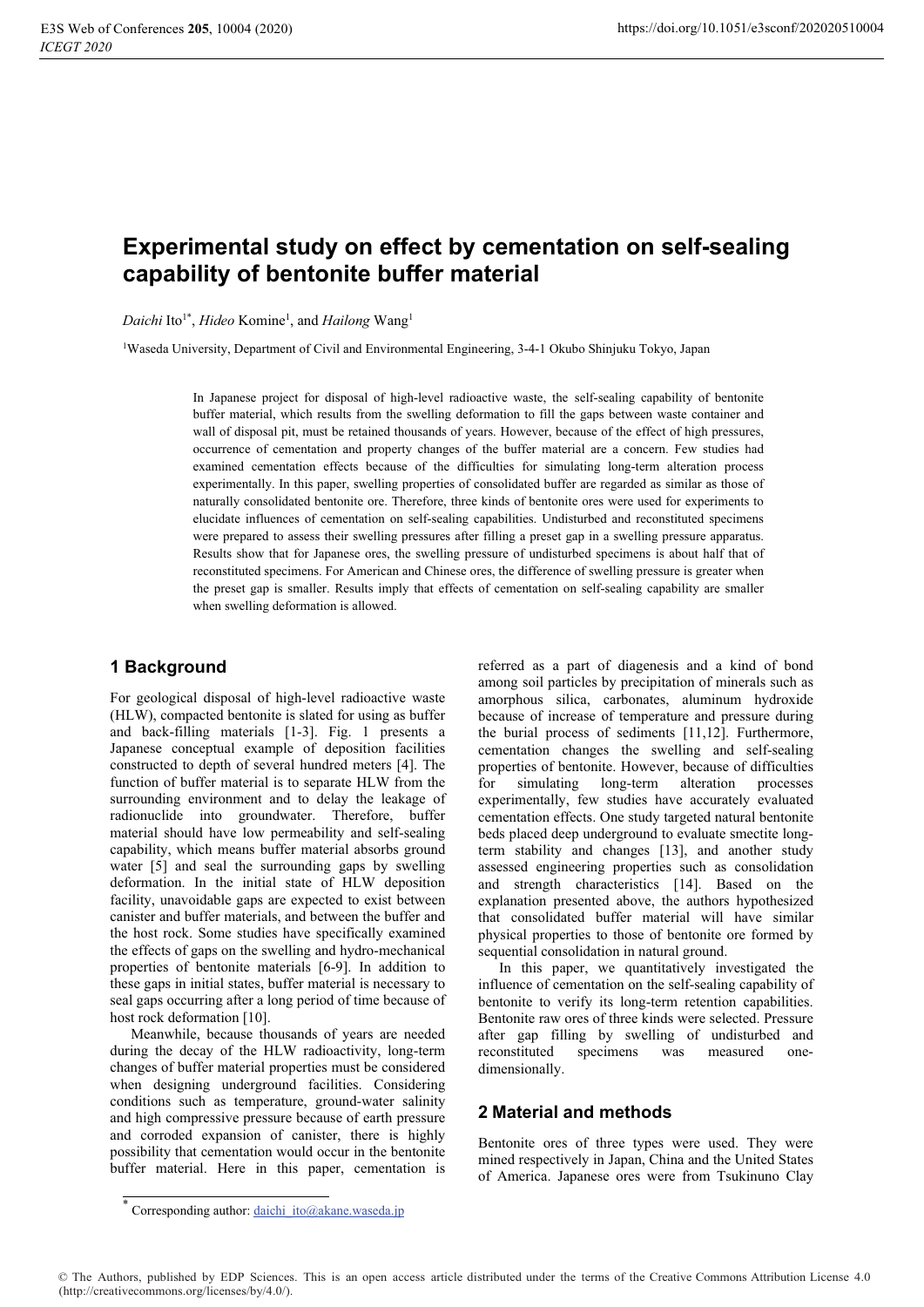

Fig. 1. Japanese conceptual example of deposition facility of HLW.

Mine (Kunimine Inds. Co. Ltd.), which is the origin of Kunigel V1 (KV1). Chinese ores were from Liufangzi Clay Mine (Jilin province). American ores were from Ten Sleep Clay Mine (Wyoming). Fig. 2 presents the appearances of each ore sample. Some geological reports have described that these ores were formed by diagenesis [15-17]. Table 1 presents fundamental properties of ores. Measuring methods of soil particle density, liquid limit, and plastic limit were referred Komine & Ogata [18]. Montmorillonite contents were based on the Methylene Blue adsorption test [19]. Swelling power was measured by detecting the volume when 2g of dried bentonite sample was dissolved in 100ml of dissolved water [20]. Cation exchange capacity (CEC) and exchange capacity of Na<sup>+</sup>, Ca<sup>2+</sup>, Mg<sup>2+</sup>, K<sup>+</sup> were measured according to JGS0261-2009 [21].

In this study, undisturbed specimens are regarded to be affected by cementation. On the other hand, for reconstituted specimens, the effect of cementation is thought to be partially removed. These specimens were prepared by the following method. Undisturbed specimens were prepared using trimming tools such as cutter rings, knives and trimmers to produce a cylindrical shape without fragments and cracks. However, when making the reconstituted specimens, a powdered sample obtained by grinding the ore was sieved through 0.425 mm sieve. Then a static load was applied to the sample until the dry density reached the same degree as that of





Fig. 2. Japanese (top left), American (top right) and Chinese ores (bottom).

Table 1. Fundamental properties of Japanese, American and Chinese ore

|                                                              | Japanese<br>ore                                     | American<br>ore                           | Chinese<br>ore              |  |  |
|--------------------------------------------------------------|-----------------------------------------------------|-------------------------------------------|-----------------------------|--|--|
| Soil particle density<br>$(g/cm^3)$                          | 2.77                                                | 2.67                                      | 2.73                        |  |  |
| Liquid limit (%)                                             | 419.1                                               | 588.2                                     | 541.6                       |  |  |
| Plastic limit (%)                                            | 29.2                                                | 57.2                                      | 35.6                        |  |  |
| Plasticity index                                             | 389.9                                               | 531.0                                     | 506.0                       |  |  |
| Content of<br>montmorillonite $(\%)$                         | 44.7                                                | 50.4                                      | 51.1                        |  |  |
| Swelling power<br>$m!/2$ g)                                  | 12                                                  | 16                                        | 13                          |  |  |
| $CEC$ (cmol(+)/kg)                                           | 39.3                                                | 38.8                                      | 39.4                        |  |  |
| Exchange capacity<br>$Na^+$ (cmol(+)/kg)                     | 42.5                                                | 53.8                                      | 42.3                        |  |  |
| Exchange capacity<br>$Ca^{2+}$ (cmol(+)/kg)                  | 10.2                                                | 17.8                                      | 20.1                        |  |  |
| Exchange capacity<br>$Mg^{2+}$ (cmol(+)/kg)                  | 0.8                                                 | 0.4                                       | 3.7                         |  |  |
| Exchange capacity<br>$K^+$ (cmol(+)/kg)                      | Lower than the minimum<br>determination limit (0.8) |                                           |                             |  |  |
| Initial dry density of<br>undisturbed<br>specimens $(Mg/m3)$ | 1.55-1.79                                           | 1.48-1.60                                 | 1.84-<br>1.93               |  |  |
| Mineral composition<br>except for<br>montmorillonite         | Quartz,<br>Plagioclase,<br>Calcite                  | Plagioclase,<br>Cristobalite,<br>Dolomite | Plagio-<br>clase.<br>Quartz |  |  |
| Approximate<br>geological age<br>(million years)             | 10                                                  | 100                                       | 150                         |  |  |

undisturbed specimen. All specimens were cylindrical shaped with 28 mm diameter and 10 mm height. Additionally, no water was added while preparing specimens.

### 3 Overview of the one-dimensional selfsealing test

Fig. 3 presents the overview of the test device [8]. The test device consists of a frame, a bellofram cylindar, a clampknob for suppressing deformation, a load cell with 50kN maximum capacity, and a minimum scale of 0.012 kN, a displacement gauge with maximum capacity of 25 mm and a minimum scale of 0.002 mm, and an SUS316L container. The test container includes a pedestal, piston, bottom plate, and porous metal. Deformation toward the horizontal direction is constrained by ring.

The one-dimensional self-sealing test procedure is described as below as also illustrated in Fig. 4. First, specimens were moved into the stainless steel ring. Second, the test container was assembled and moved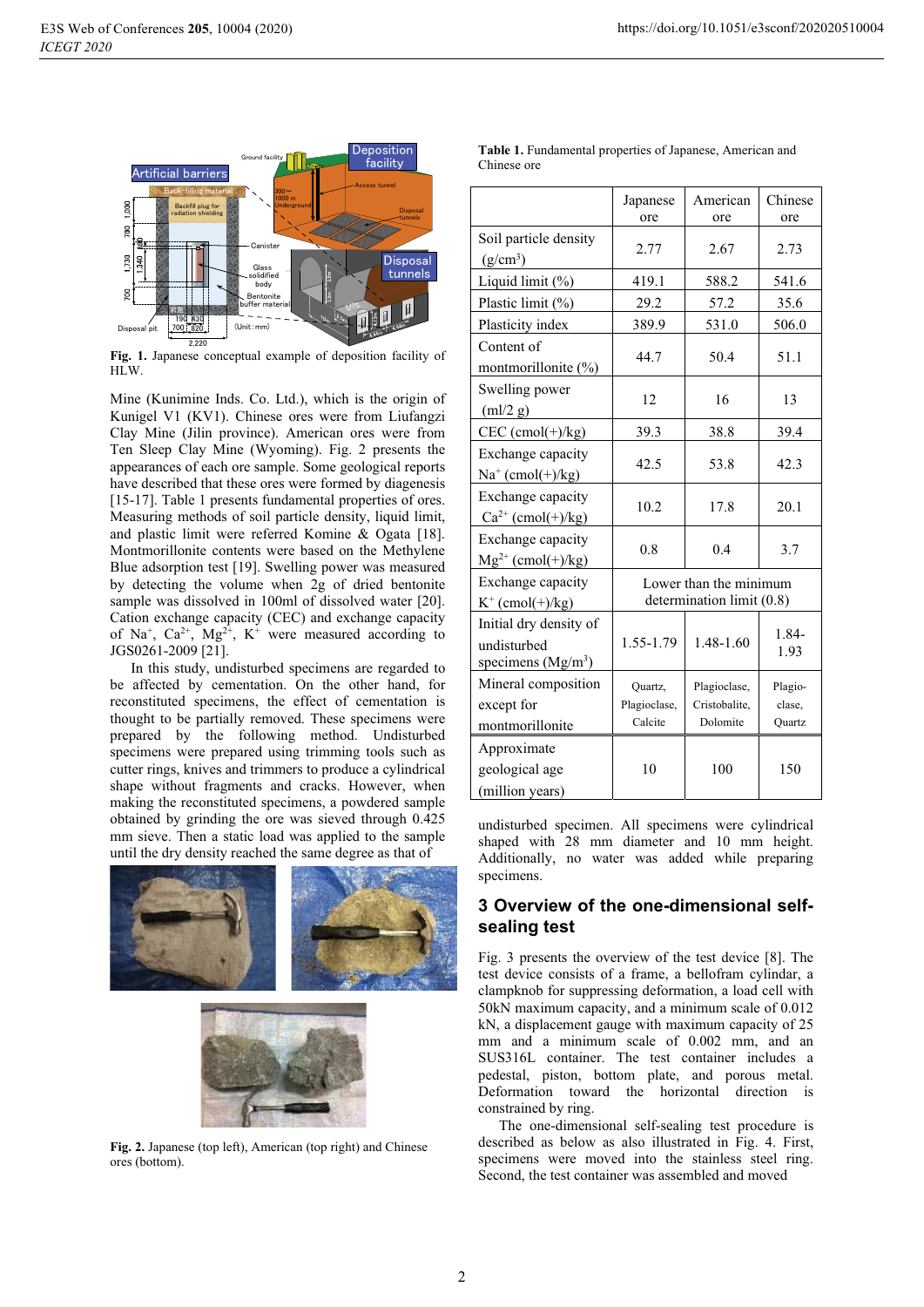

Fig. 3. One-dimensional self-sealing test device.

into the frame. The piston was entirely contacted to the specimen top surface with a 20-30 kPa load. At this moment, the displacement gauge value was initialized. Then, the piston was fixed to a load cell and elevated until the predetermined gap with lowering of the air pressure. After gap width confirmination, the piston displacement was fixed by tightening the clamp knob. Finally, distilled water was filled into the acrylic cell. Measurement of the load cell and displacement gauge was started. The test was continued until the pressure settled to a constant value. After the test, the specimen dry density was recalculated considering the gap.

For this test, gaps of two types (1.25 mm and 2.50) mm) were set up for the specimens. The gap width was determined by referring the Japanese designing plan [3]. In this plan, the gap separating the buffer and host rock would be required 40 mm. The gap separating the canister and buffer would be 10 mm to provide workability. The total gap width would be 50 mm in total. This value is one-eighth of the thickness of bufer material (400 mm). Therefore, for this test, the gap for specimens was set analogously in one-dimension for one-eighth and the twice one-fourth of the specimens' height of 10 mm. And, distilled water was supplied from the gap side above the specimens, simulating the direction of groundwater permeation in an actual disposal pit.



Fig. 4. The conceptual figure of procedure of the onedimensional self-sealing test.

#### One-dimensional self-sealing  $\boldsymbol{4}$ test results

Table 2 shows the test conditions and results. Fig. 5-7 portray time-pressure relation after filling the 1.25 mm gap. As shown in these figures, the pressure of both reconstituted specimens and undisturbed specimens was measured immediately after the start of testing in each ore. In these cases, it may be said that the cementation has little effect on the necessary time for gap filling by swelling deformation. From the perspective of the pressure after gap filling, a tendency is apparent by which measured pressure for undisturbed specimens were significantly lower than those of reconstituted specimens in each ore. In Japanese ores, the values of undisturbed specimens (520 kPa, 580 kPa) were about half of those obtained from the reconstituted specimens (280, 360 kPa). Furthermore, the values of undisturbed specimens in American and Chinese ores were less than one-fourth of those of the reconstituted specimens.



Fig. 5. Time-pressure relation after gap filling (Japanese ore, gap: 1.25 mm).



Fig. 6. Time-pressure relation after gap filling (American ore, gap: 1.25 mm).



Fig. 7. Time-pressure relation after gap filling (Chinese ore, gap:  $1.25$  mm).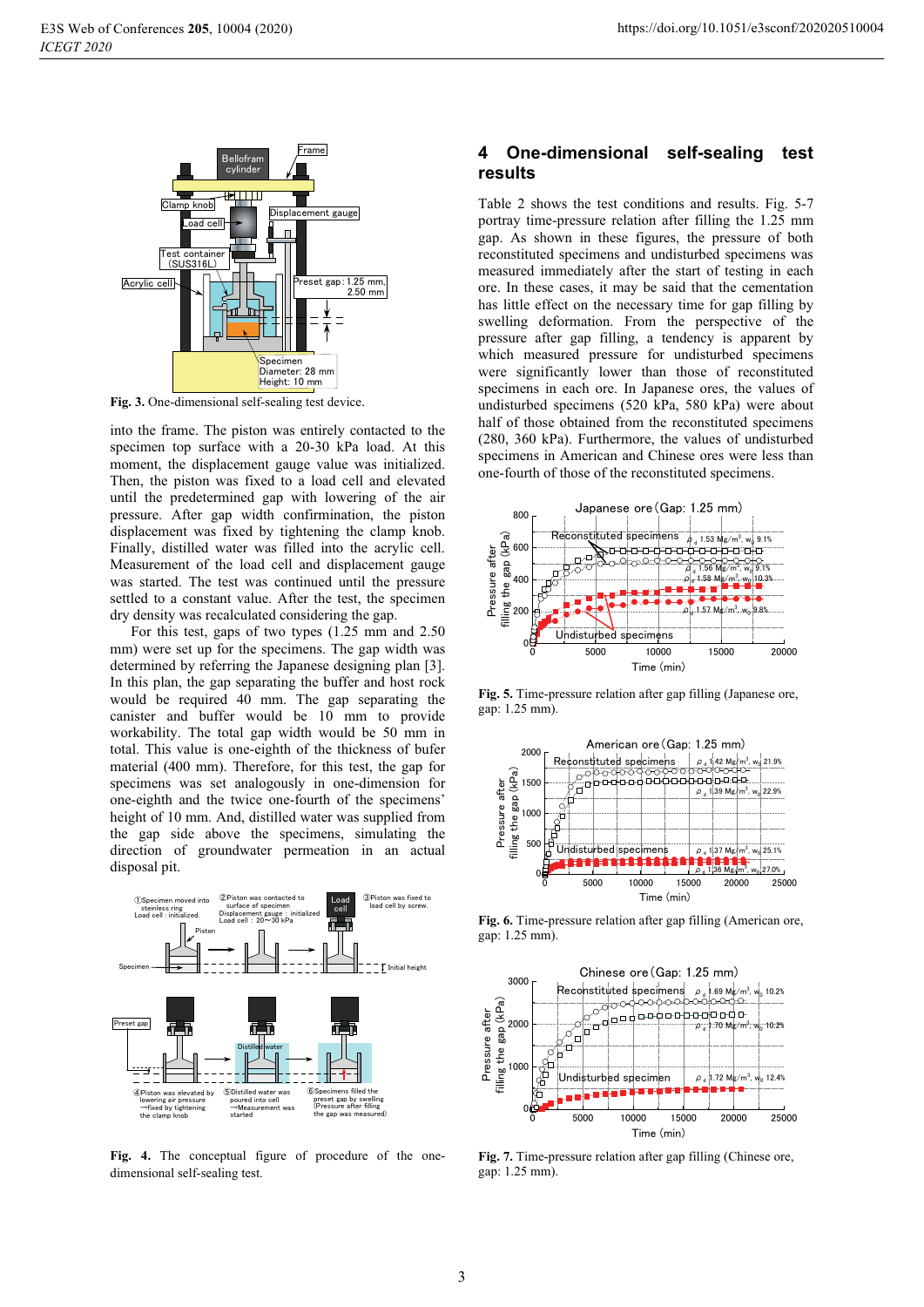Fig. 8-10 show the time-pressure relation after filling the 2.50 mm gap. For Japanese ores, one of the undisturbed specimens took more than 5000 minutes to generate pressure after filling the gap. For undisturbed specimens of the American ore, it took about 30000 minutes to observe the pressure in one case, and there was no observation of pressure in another case. These results suggest that gap filling by swelling deformation can be reduced considerably because of the increase of gap resulting from cementation. Furthermore, the pressure of undisturbed specimens was about half of those from reconstituted specimens in Japanese and Chinese ores, and about one-third of that assessed from American ore, as in the case of 1.25 mm gap.

Also, focusing on the initial water content of the specimens in Table 2, the initial water content of reconstituted specimens was about 5% lower than that of the undisturbed specimens in 2.5 mm gap case of Japanese, American and Chinese ores. The reason is that water contained in the ores was evaporated during preparation of the reconstituted specimens such as crushing. Komine & Ogata (1994) showed experimental results that initial water content has little impact on swe-



Fig. 8. Time-pressure relation after gap filling (Japanese ore, gap: 2.50 mm).



Fig. 9. Time-pressure relation after gap filling (American ore. gap: 2.50 mm).



Fig. 10. Time-pressure relation after gap filling (Chinese ore, gap: 2.50 mm).

lling pressure and swelling deformation in Japanese bentonite KV1 in the range of 6 to  $20\%$  [22]. In addition, Baille et.al (2010) reported that swelling pressure of German bentonite mined from Bavaria has almost no effect in the range of initial water content of 10-40% [23]. Considering the researches mentioned above, in this paper, the difference of the initial water content might have a minor effect on the swelling pressure.

### **5 Discussion**

From Fig 5-10, it can be seen when the gap is 1.25 mm, it is completed immediately after the start of testing even in undisturbed specimens, but when the gap is 2.50 mm, the filling time increases considerably. From these experimentally obatained results, assuming an actual disposal hole, if a gap exists with width of 25% of the buffer material thickness, the gap might not be filled because of cementation effects. Therefore, when installing the canister and buffer material in the disposal hole, one must take efforts during construction, such as gap filling in advance by inputting soil materials to minimize the gaps, to compensate for buffer material self-sealing property deterioration over time.

Next, cementation effects on the pressure after gap filling are discussed based earlier results reported by the authors for one-dimensional self-sealing tests and swelling pressure tests [24]. In the swelling pressure test, the swelling pressure was measured using the same test equipment as that used for the one-dimensional selfsealing test, under the condition in which vertical displa-

Table 2. Test conditions and results

|                 | Dry density<br>$(Mg/m^3)$ |       | Water<br>content $(\% )$ |       | Maximum<br>Pressure |
|-----------------|---------------------------|-------|--------------------------|-------|---------------------|
|                 | <b>Before</b>             | After | Before                   | After | (kPa)               |
| Jpn., Un., 1.25 | 1.77                      | 1.57  | 10.3                     | 33.8  | 360                 |
| Jpn., Un., 1.25 | 1.76                      | 1.57  | 9.8                      | 34.4  | 279                 |
| Jpn., Re., 1.25 | 1.71                      | 1.53  | 9.1                      | 29.3  | 578                 |
| Jpn., Re., 1.25 | 1.75                      | 1.55  | 9.1                      | 30.2  | 518                 |
| Jpn., Un., 2.50 | 1.79                      | 1.43  | 9.0                      | 41.6  | 280                 |
| Jpn., Un., 2.50 | 1.55                      | 1.23  | 10.0                     | 54.1  | 159                 |
| Jpn., Re., 2.50 | 1.87                      | 1.51  | 5.4                      | 43.7  | 440                 |
| Jpn., Re., 2.50 | 1.45                      | 1.18  | 5.4                      | 52.6  | 179                 |
| Ame., Un., 1.25 | 1.54                      | 1.37  | 25.1                     |       | 199                 |
| Ame., Un., 1.25 | 1.60                      | 1.36  | 27.0                     |       | 240                 |
| Ame., Re., 1.25 | 1.60                      | 1.42  | 21.9                     |       | 1713                |
| Ame., Re., 1.25 | 1.58                      | 1.39  | 21.9                     | 50.7  | 1554                |
| Ame., Un., 2.50 | 1.48                      | 1.18  | 27.2                     | 62.6  | 139                 |
| Ame., Un., 2.50 | 1.53                      | 1.22  | 27.9                     | 48.9  |                     |
| Ame., Re., 2.50 | 1.66                      | 1.32  | 19.5                     | 55.2  | 697                 |
| Chn., Un., 1.25 | 1.93                      | 1.72  | 12.4                     | 33.3  | 480                 |
| Chn., Re., 1.25 | 1.91                      | 1.69  | 10.2                     |       | 2549                |
| Chn., Re., 1.25 | 1.92                      | 1.70  | 10.2                     | 35.4  | 2231                |
| Chn., Un., 2.50 | 1.84                      | 1.49  | 15.9                     | 37.7  | 498                 |
| Chn., Re., 2.50 | 1.93                      | 1.54  | 9.8                      | 39.8  | 1056                |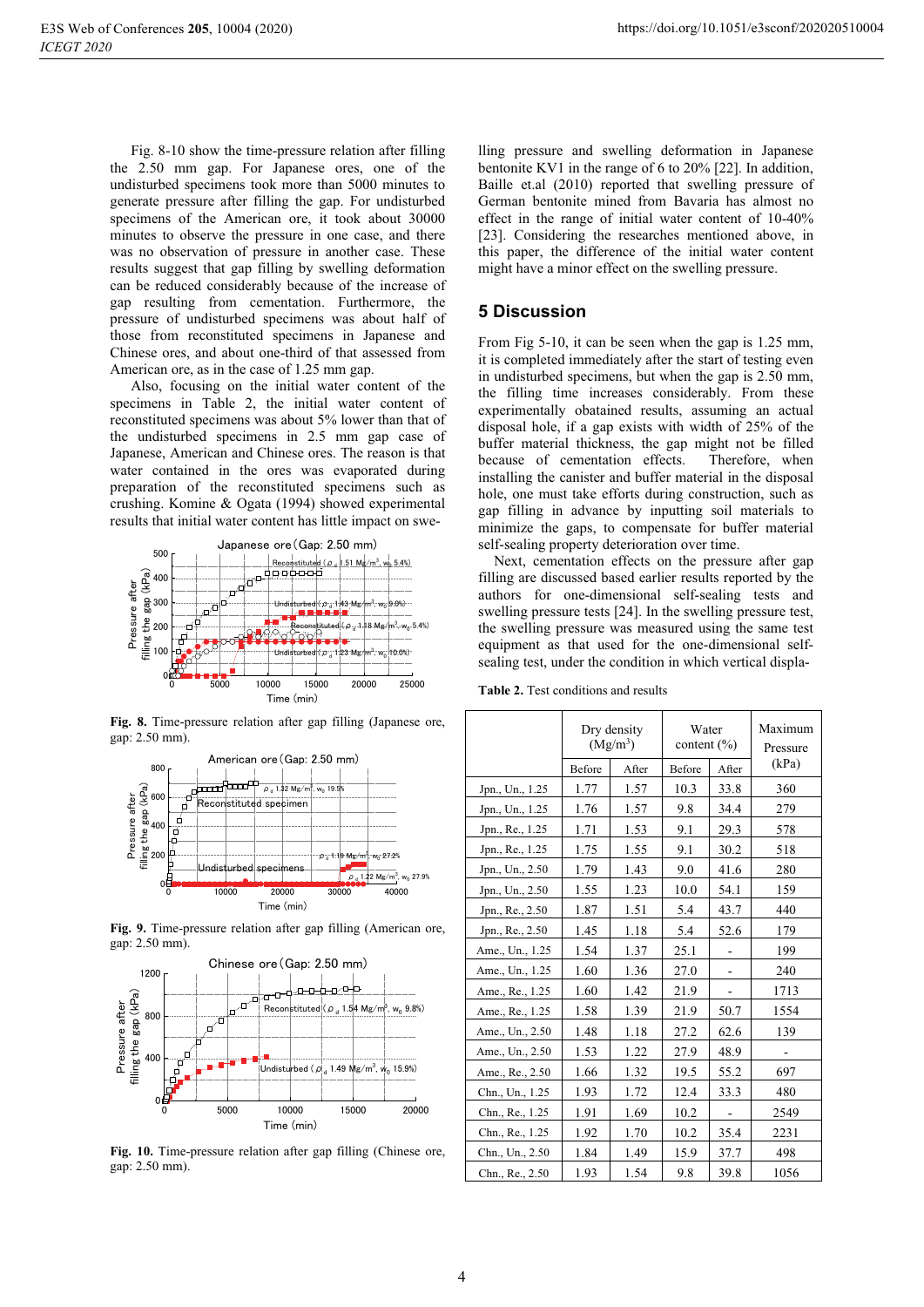

Fig. 11. Relation between dry density of the final state and pressure in one-dimensional self-sealing test and swelling pressure test (Japanese ore).



Fig. 12. Relation between dry density of the final state and pressure in one-dimensional self-sealing test and swelling pressure test (American ore).



Dry density of final state  $(Mg/m^3)$ 

Fig. 13. Relation between dry density of the final state and pressure in one-dimensional self-sealing test and swelling pressure test (Chinese ore).

cement was suppressed with no gap.

Fig. 11-13 show relations for Japanese, American and Chinese ores between the dry density at the end of test and the maximum pressure of both the onedimensional self-sealing tests and the swelling pressure tests. These results for undisturbed specimens and reconstituted specimens show that the pressure tended to increase along with the dry density. The values and increasing tendency of reconstituted Japanese ore specimens were similar to those obtained from KV1 in earlier studies [8.25]. In Japanese ore, when the dry density is around 1.6  $Mg/m<sup>3</sup>$ , the pressure of the undisturbed specimens is about two-thirds that of the reconstituted specimens, and about one-third at 1.8  $Mg/m<sup>3</sup>$ . In other words, the difference in pressure increases as the dry density increases. A similar tendency is observed for American and Chinese ores, but the differences between undisturbed and reconstituted specimens of pressure values is greater than that for Japanese ore. Presumably, swelling pressure properties and self-sealing capabilities declined because of the stronger influence of cementation, because American and Chinese ores are older than Japanese ores in terms of geological age. The tendency shown by these results indicates that, under conditions where volume change of the specimen is suppressed strongly, such as the swelling pressure test, the cementation effect becomes stronger than in the self-sealing test, in which swelling deformation is allowed. Fig. 14 presents the conceptual mechanism of the cementation effect on swelling properties of undisturbed specimens. With swelling deformation without volume suppression, as the swelling deformation caused by water absorption of montmorillonite progresses, the adhesion among particles attributable to the cementation substance gradually degrades. On the other hand, under conditions such as the swelling pressure test with a volume constraint, it is considered that the water absorption of montmorillonite is inhibited by adhesion effects among particles, therefore. swelling pressure development keep suppressed.

Based on the discussion above, if the gap is less than 12.5% of the buffer material thickness, then the gap can be filled; moreover, the self-sealing property is sufficiently satisfied, even if the buffer material becomes altered by cementation. However, if the gap becomes larger than 12.5% because of the preset gap or fault displacement of the host rock, then the gap cannot be filled. Instead, it remains as the water path. Therefore, it is necessary to take measures during construction such as filling the gaps to the greatest extent possible.

### **6 Conclusion**

One dimensional self-sealing property of three kinds of bentonite ores were evaluated experimentally in the range of initial dry density of 1.45-1.93 Mg/m<sup>3</sup> and initial water content of 5-28%. For a 1.25 mm gap, both the undisturbed specimens and the reconstituted specimens immediately filled the gap through swelling deformation, although it took a long time to fill the gap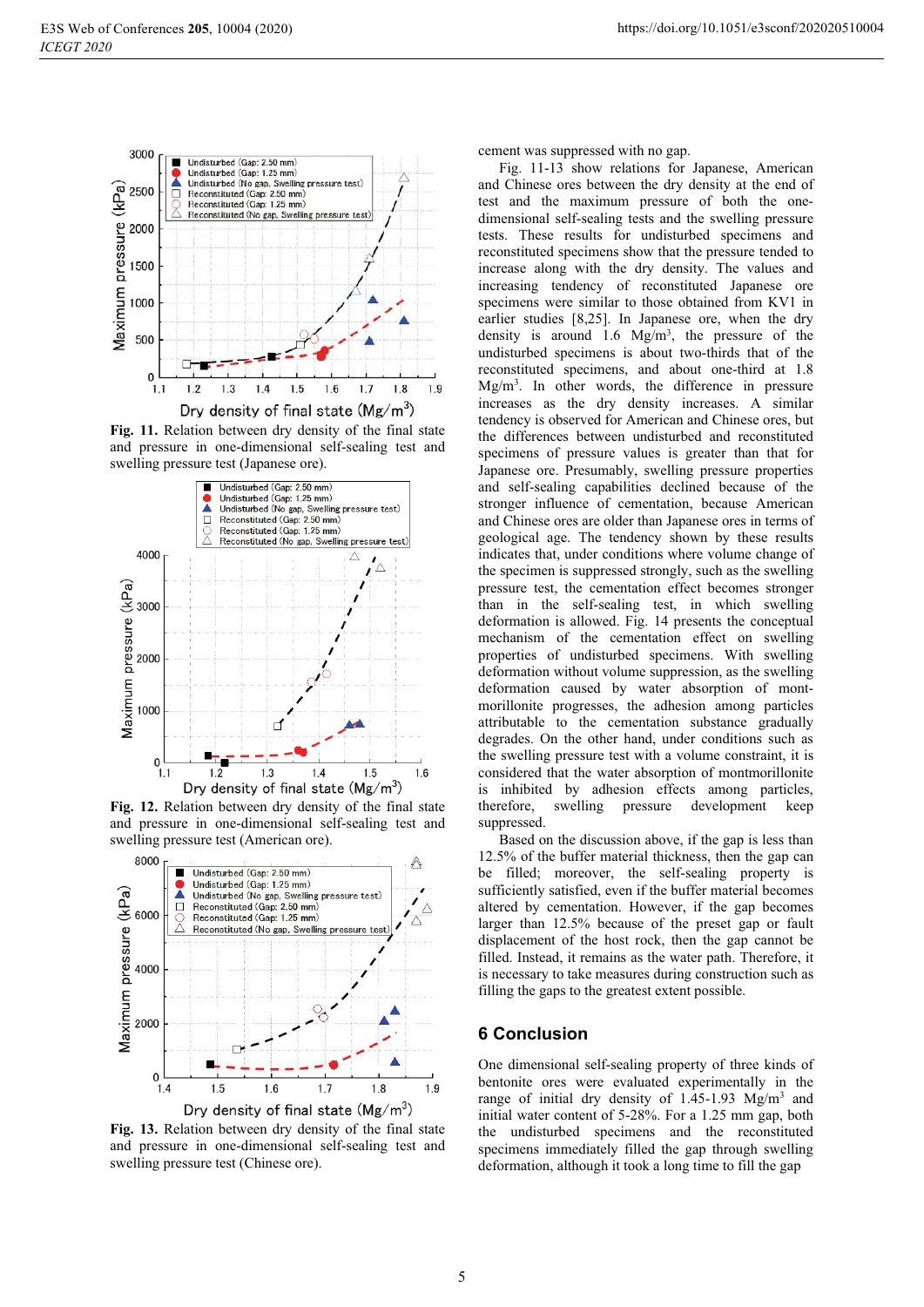

Fig. 14. Conceptual mechanism of cementation effect on swelling properties of undisturbed specimens.

in undisturbed specimens in the case of a 2.50 mm gap. These results suggest that when a gap of 25% of the buffer material thickness is formed, cementation will cause significant delay in filling. It might even make filling impossible. Under conditions in which the volume constraint of the specimen is weak, the influence of cementation on pressure after gap filling tends to be weaker. These facts indicate that if the gap is 12.5% or less of the buffer mterial thickness, then the gap can be filled even if cementation occurs.

This work was supported by the Ministry of Economy, Trade and Industry (METI) of Japan, JSPS KAKENHI Grant Number JP18H01534 and the Research Institute of Sustainable Future Society, Waseda Research Institute for Science and Engineering, Waseda University. The authors also thank Dr. M. Ito (Kunimine Ind. Co. Ltd.) for providing bentonite ore samples.

## **References**

- 1. R. Pusch, Use of bentonite for isolation of radioactive waste products, Clay Minerals, 27, 353-361 (1992)
- 2. Japan Nuclear Cycle Development Institute, H12: project to establish the scientific and technical basis for HLW disposal in Japan -project overview report-, JNC TN1400 99-022 (1999)
- 3. N. Ogata, A. Kosaki, H. Ueda, H. Asano, H. Takao, Execution techniques for high level radioactive waste disposal: IV design and manufacturing procedure of engineered barriers, J. Nucl. Fuel Cycle Environ., 5(2), 103-121 (1999)
- 4. Japan Atomic Energy Agency, Current research and development on geological disposal technology at the Japan Atomic Energy Agency (JAEA), Geological Disposal Research and Development

Coordination 1st Meeting (May 31st , 2017), https://www.meti.go.jp/committee/kenkyukai/energ y\_environment/chisou\_shobun\_chousei/pdf/001\_02  $02.pdf$ , p.29 (2017)

- 5. H. Wang, T. Shirakawabe, H. Komine, D. Ito, T. Gotoh, Y. Ichikawa, O. Chen, Movement of water in compacted bentonite and its relation with swelling pressure. Canadian Geotechnical Journal, doi:10.1139/cgj-2019-0219 (2019)
- Q. Wang, A.M. Tang, Y.J. Cui, P. Delage, J.D. 6. Barnichon, W.M. Ye, The effect of technological voids on the hydro-mechanical behaviour of compacted bentonite-sand mixture, Soils and Foundations, 53(2), 232-245 (2013)
- 7. L.Y. Jia, Y.G. Chen, W.M. Ye, Y.J. Cui, Effects of a simulated gap on anisotropic swelling pressure of compacted GMZ bentonite, Engineering Geology, 248, 155-163 (2019)
- H. Komine, N. Ogata, A. Nakashima, H. Takao, H.  $\mathbf{8}$ Ueda, T. Kimoto, Evaluation of self-sealing property of bentonite-based buffer by onedimensional model test, Journal of JSCE, III-66,  $101-112, (2004)$
- 9. X. Bian, Y.J. Cui, X.Z. Li, Voids effect on the swelling behaviour of compacted bentonite, Geotechnique, 69-7, 593-605 (2019)
- 10. Nuclear Waste Management Organization of Japan, Safety features and technical requirements of disposal facility, p.24, NUMO-TR-10-11 (2011)
- 11. J. K. Mitchell, Kenichi Soga, Fundamentals of soil behavior (Third edition), John Wiley & Sons, Inc., 437 (2005)
- 12. Japanese Geotechnical Society, Technical terms for soil engineering, pp. 70 (1996)
- 13. R. Pusch, Stability of deep-sited smectite minerals in crystalline rock -chemical aspects-, SKBF-KBS, TR83-16, 1-68 (1983)
- 14. I. Towhata, P. Kuntiwattanakul, K. Ohishi, N. Takeuchi, Effect of Temperature on mechanical behavior of clay, Soil Mechanics and foundation engineering, 46-10, 27-30 (1998)
- 15. M. Ito, T. Ishii, H. Nakashima, Y. Hirata, The study of genesis and formation condition of bentonite, Journal of the Clay Science Society of Japan, 38(3), 181-187 (1999)
- 16. J. M. Bremer, Stratigraphy and sedimentlogy of the cretaceous mowry shale in the northern bighorn basin of Wyoming: Implications for unconventional resource exploration and development, Digital Commons @ University of Nebraska, 1-55 (2016)
- 17. K. Tomita, N. Zhang, Some natural Na-bentonites in China, Report of the Faculty of Science, Kagoshima University -Earth sciences and biology-, 23, 1-8  $(1990)$
- 18. H. Komine, N. Ogata, Evaluation of clay compaction characteristics by means of the plastic limit, *Journal of JSCE*, 436, **III-16**, 103-110 (1991)